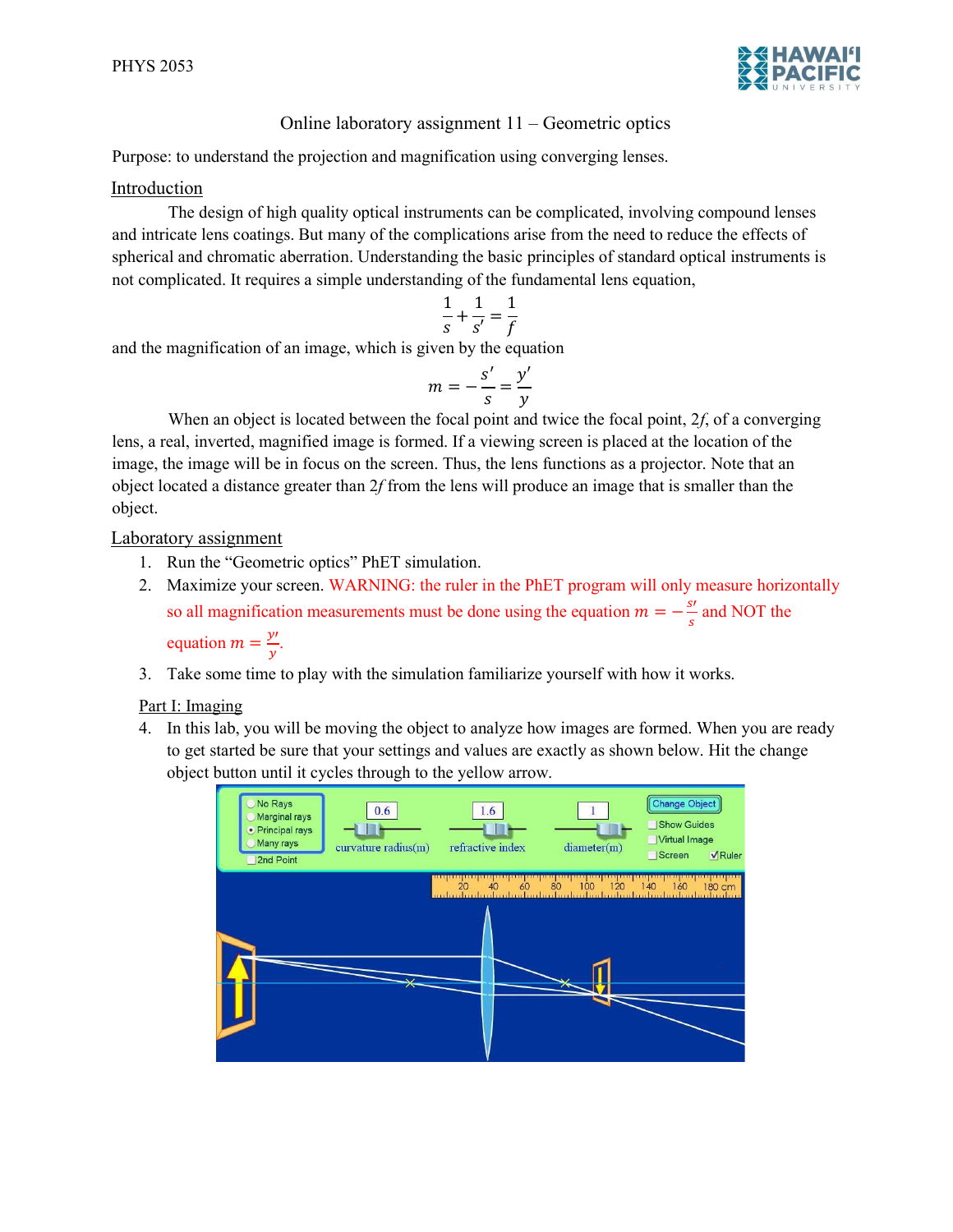

- 5. Using the ruler, measure the distance from the "×" marks to the center line of lens. Record the value in Table 1 as the focal length  $f$ .
- 6. Double the value of the focal length written in step 5 and record as  $2f$  in Table 1. Table I: focal length data

| $f$ (cm) | $2f$ (cm) |
|----------|-----------|
|          |           |

- 7. Place the yellow arrow to the left of the lens at a distance greater than  $2f$  (for example, around  $4f$ or so, but at a distance in which the ruler can still be used to take the measurement).
- 8. Measure and record the values for the object distance  $d$  and the image distance  $d$  in Table II.
- 9. Calculate the magnification and also fill in the remaining boxes in that column for Table II.
- 10. Now place the yellow arrow to the left of the lens at a distance somewhere between  $f$  and  $2f$  (for example, around  $1.5f$ ).
- 11. Measure and record the values for the object distance  $d$  and the image distance  $d$  in Table II.
- 12. Calculate the magnification and also fill in the remaining boxes in that column for Table II.
- 13. Place the yellow arrow to the left of the lens at a distance somewhere between the lens and the focal point  $f$  (for example, around 0.75 $f$ ). Explain what is happening with the principle rays (are they converging to a point or diverging away on the right-hand-side of the lens)?
- 14. Without moving the object, check the "virtual image" box. Virtual Image
- 15. Measure and record the values for the object distance  $s$  and the image distance  $s'$  in Table II. Remember that if the object is on the left, then any image also on the left is virtual with a negative image distance.

 $\mathcal{L}_\mathcal{L} = \mathcal{L}_\mathcal{L} = \mathcal{L}_\mathcal{L} = \mathcal{L}_\mathcal{L} = \mathcal{L}_\mathcal{L} = \mathcal{L}_\mathcal{L} = \mathcal{L}_\mathcal{L} = \mathcal{L}_\mathcal{L} = \mathcal{L}_\mathcal{L} = \mathcal{L}_\mathcal{L} = \mathcal{L}_\mathcal{L} = \mathcal{L}_\mathcal{L} = \mathcal{L}_\mathcal{L} = \mathcal{L}_\mathcal{L} = \mathcal{L}_\mathcal{L} = \mathcal{L}_\mathcal{L} = \mathcal{L}_\mathcal{L}$ 

16. Calculate the magnification and fill in the remaining boxes in that column for Table II.

|                                       | Greater than $2f$ | Between $f$ and $2f$ | Less than $f$ |
|---------------------------------------|-------------------|----------------------|---------------|
| $s$ (cm)                              |                   |                      |               |
| $s'$ (cm)                             |                   |                      |               |
| $m$ (including negative or positive)  |                   |                      |               |
| Image type (real or virtual)          |                   |                      |               |
| Image direction (upright or inverted) |                   |                      |               |

| Table II: experimental data from simulation. |
|----------------------------------------------|
|----------------------------------------------|

## Part II: Lens design

17. Select "no rays" and deselect the virtual image box. Also move the object away from the horizontal path of the lens (to the upper right corner works well). You should have the settings as shown below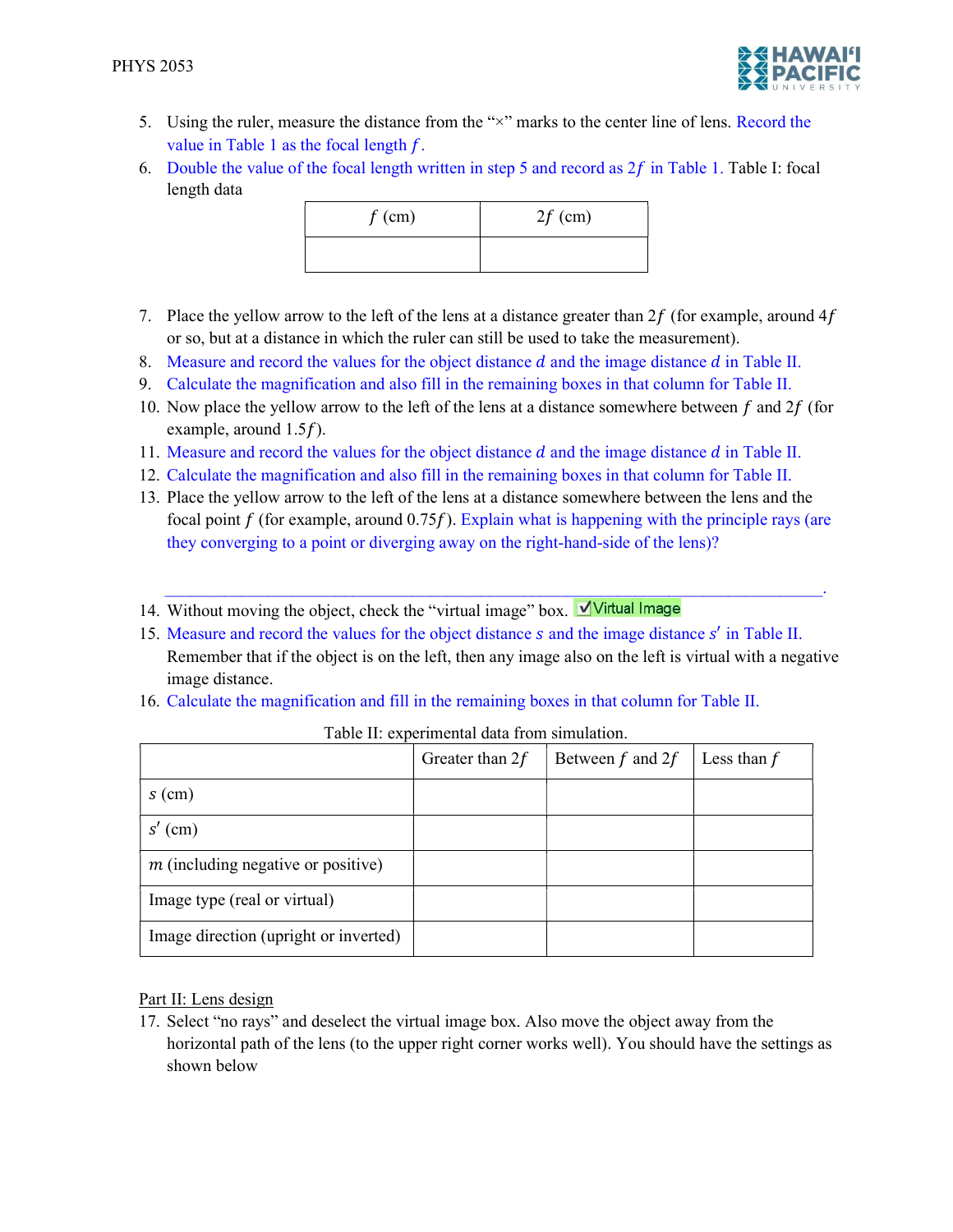



- 18. Keeping a constant value for the refractive index,  $n = 1.53$ , we want to see how the focal length depends on the curvature radius.
- 19. Adjust the curvature radius to the values given in Table III, and record the focal length of the lens for each value of the curvature radius at a constant value of  $n = 1.53$ .

| R(m)            | v.4 | U.O | 0.8 | $\mathbf{1} \cdot \mathbf{0}$ | $\overline{\phantom{a}}$<br>$\overline{1}$ |
|-----------------|-----|-----|-----|-------------------------------|--------------------------------------------|
| $\epsilon$ (cm) |     |     |     |                               |                                            |

Table III: focal length as a function of the curvature radius for constant  $n = 1.53$ .



21. Keeping a constant value for the curvature radius by setting it to  $R = 0.6$  m, we want to see how the focal length depends on the refractive index.